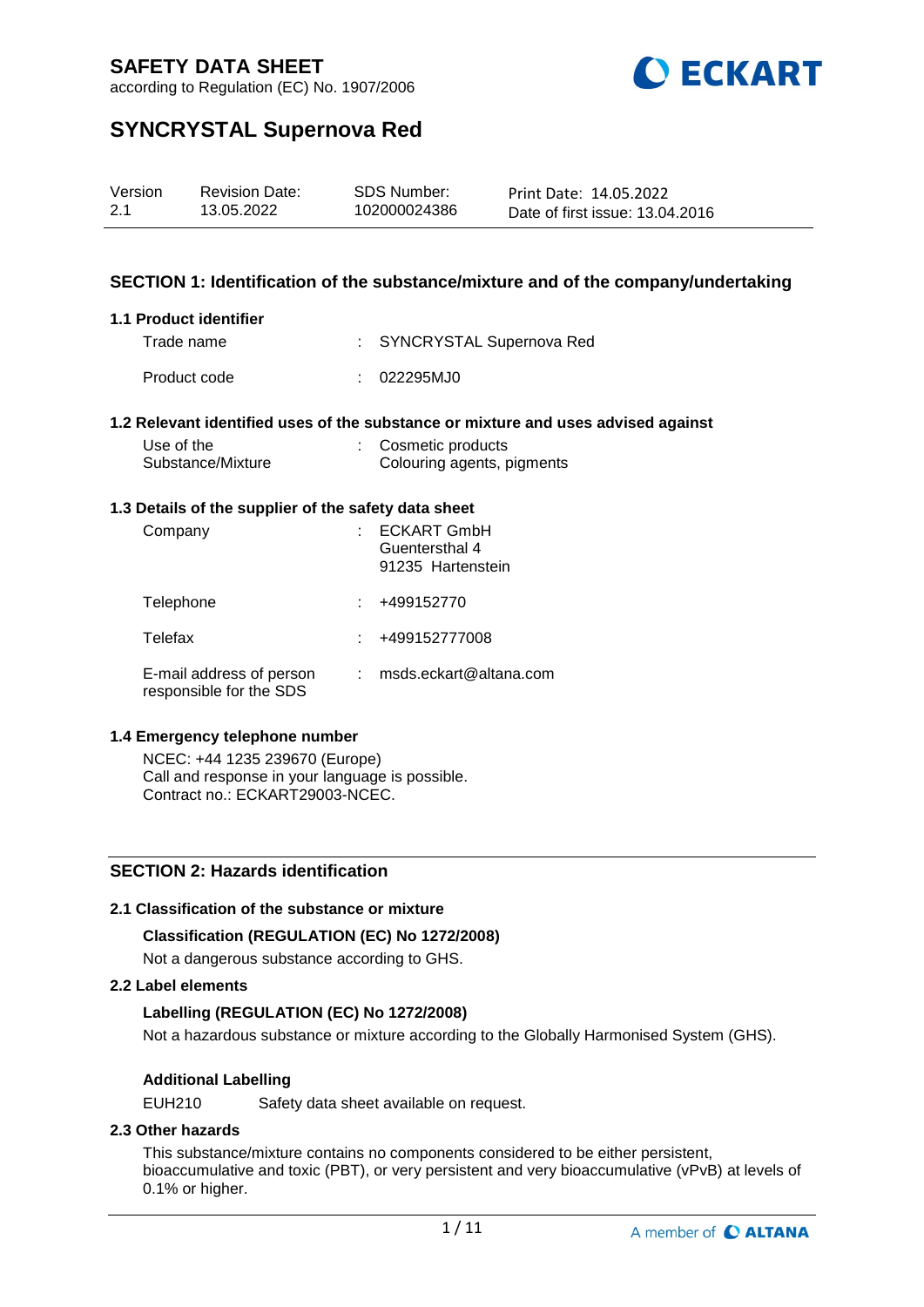

according to Regulation (EC) No. 1907/2006

## **SYNCRYSTAL Supernova Red**

| Version | <b>Revision Date:</b> | SDS Number:  | Print Date: 14.05.2022          |
|---------|-----------------------|--------------|---------------------------------|
| 2.1     | 13.05.2022            | 102000024386 | Date of first issue: 13.04.2016 |

### **SECTION 3: Composition/information on ingredients**

### **3.2 Mixtures**

### **Hazardous components**

| Chemical name                                    | CAS-No.<br>EC-No.<br>Index-No. | Classification<br><b>REGULATION (EC)</b><br>No 1272/2008 | Concentration<br>(% w/w) |  |
|--------------------------------------------------|--------------------------------|----------------------------------------------------------|--------------------------|--|
|                                                  | Registration number            |                                                          |                          |  |
| Substances with a workplace exposure limit :     |                                |                                                          |                          |  |
| Fluorphlogopite                                  | 12003-38-2                     |                                                          | $>= 25 - 50$             |  |
| (Mg3K[AlF2O(SiO3)3])                             | 234-426-5                      |                                                          |                          |  |
|                                                  | 01-2119971065-37               |                                                          |                          |  |
| tin dioxide                                      | 18282-10-5                     |                                                          | $>= 1 - 10$              |  |
|                                                  | 242-159-0                      |                                                          |                          |  |
|                                                  |                                |                                                          |                          |  |
| For explanation of abbreviations see section 16. |                                |                                                          |                          |  |

#### **SECTION 4: First aid measures**

### **4.1 Description of first aid measures**

| General advice          | t. | No hazards which require special first aid measures.                                                                                                                          |
|-------------------------|----|-------------------------------------------------------------------------------------------------------------------------------------------------------------------------------|
| If inhaled              | t. | If unconscious, place in recovery position and seek medical<br>advice.<br>If symptoms persist, call a physician.                                                              |
| In case of skin contact |    | : Wash off with soap and water.                                                                                                                                               |
| In case of eye contact  |    | : Remove contact lenses.                                                                                                                                                      |
| If swallowed            | t. | Keep respiratory tract clear.<br>Do not give milk or alcoholic beverages.<br>Never give anything by mouth to an unconscious person.<br>If symptoms persist, call a physician. |

### **4.2 Most important symptoms and effects, both acute and delayed** None known.

### **4.3 Indication of any immediate medical attention and special treatment needed**

This information is not available.

### **SECTION 5: Firefighting measures**

|  | 5.1 Extinguishing media |  |
|--|-------------------------|--|
|--|-------------------------|--|

```
Suitable extinguishing media : Foam
```
Carbon dioxide (CO2) ABC powder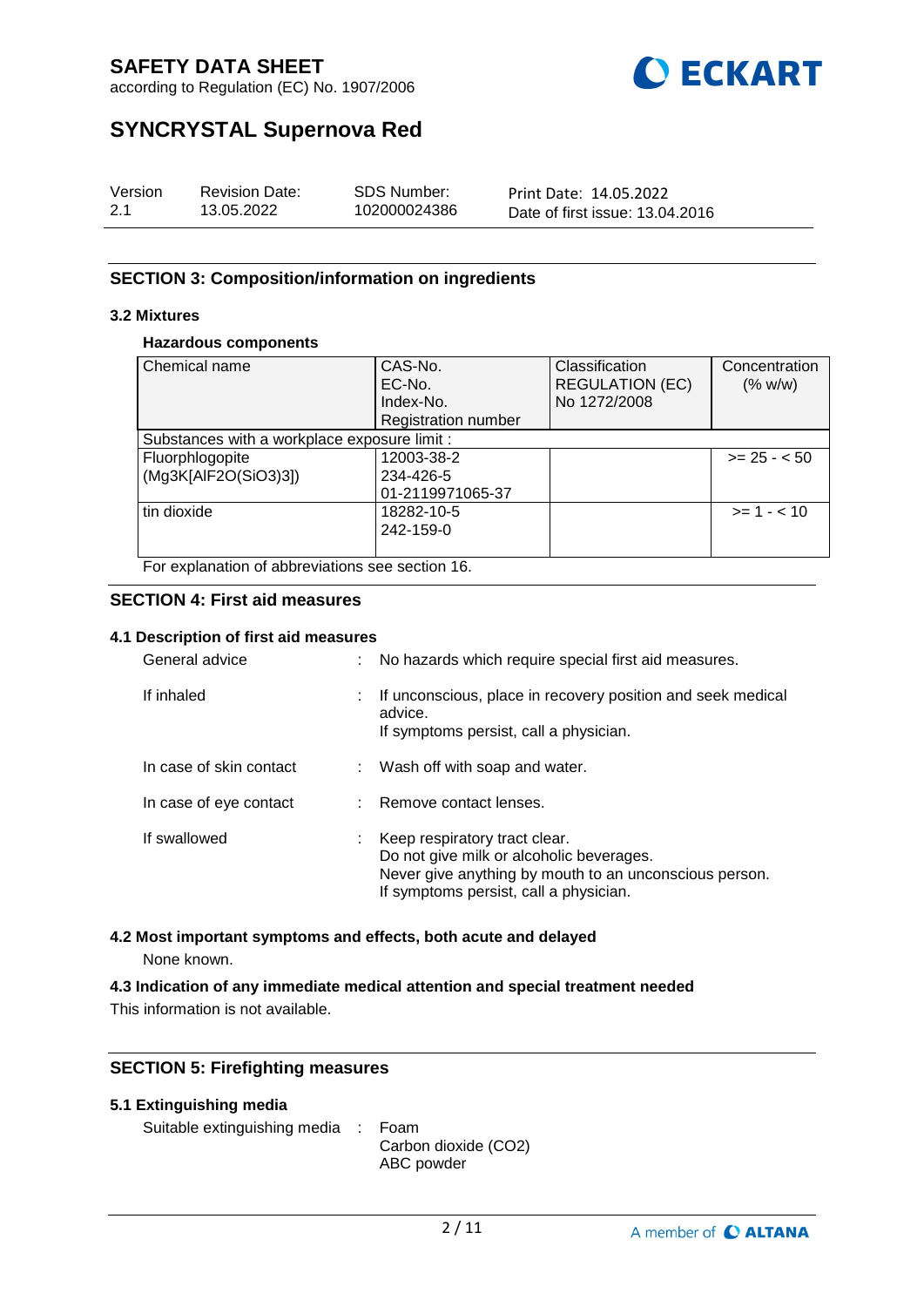

according to Regulation (EC) No. 1907/2006

## **SYNCRYSTAL Supernova Red**

| Version | <b>Revision Date:</b> | SDS Number:  | Print Date: 14.05.2022          |
|---------|-----------------------|--------------|---------------------------------|
| 2.1     | 13.05.2022            | 102000024386 | Date of first issue: 13.04.2016 |

### **5.2 Special hazards arising from the substance or mixture**

### **5.3 Advice for firefighters**

| Special protective equipment :<br>for firefighters | Wear self-contained breathing apparatus for firefighting if<br>necessary.                                                                            |
|----------------------------------------------------|------------------------------------------------------------------------------------------------------------------------------------------------------|
| Further information                                | Standard procedure for chemical fires.<br>Use extinguishing measures that are appropriate to local<br>circumstances and the surrounding environment. |

### **SECTION 6: Accidental release measures**

|                      | 6.1 Personal precautions, protective equipment and emergency procedures |
|----------------------|-------------------------------------------------------------------------|
| Personal precautions | : Avoid dust formation.                                                 |
|                      |                                                                         |

### **6.2 Environmental precautions**

| Environmental precautions |  | No special environmental precautions required. |
|---------------------------|--|------------------------------------------------|
|---------------------------|--|------------------------------------------------|

### **6.3 Methods and material for containment and cleaning up**

| Methods for cleaning up | : Pick up and arrange disposal without creating dust. |
|-------------------------|-------------------------------------------------------|
|                         | Sweep up and shovel.                                  |
|                         | Keep in suitable, closed containers for disposal.     |

### **6.4 Reference to other sections**

## **SECTION 7: Handling and storage**

| 7.1 Precautions for safe handling<br>Advice on safe handling     | : For personal protection see section 8.<br>Smoking, eating and drinking should be prohibited in the<br>application area.       |
|------------------------------------------------------------------|---------------------------------------------------------------------------------------------------------------------------------|
| fire and explosion                                               | Advice on protection against : Normal measures for preventive fire protection.                                                  |
| Hygiene measures                                                 | : General industrial hygiene practice.                                                                                          |
| 7.2 Conditions for safe storage, including any incompatibilities |                                                                                                                                 |
| areas and containers                                             | Requirements for storage : Electrical installations / working materials must comply with<br>the technological safety standards. |
| Advice on common storage                                         | : No materials to be especially mentioned.                                                                                      |
| Further information on<br>storage stability                      | : Keep in a dry place. No decomposition if stored and applied<br>as directed.                                                   |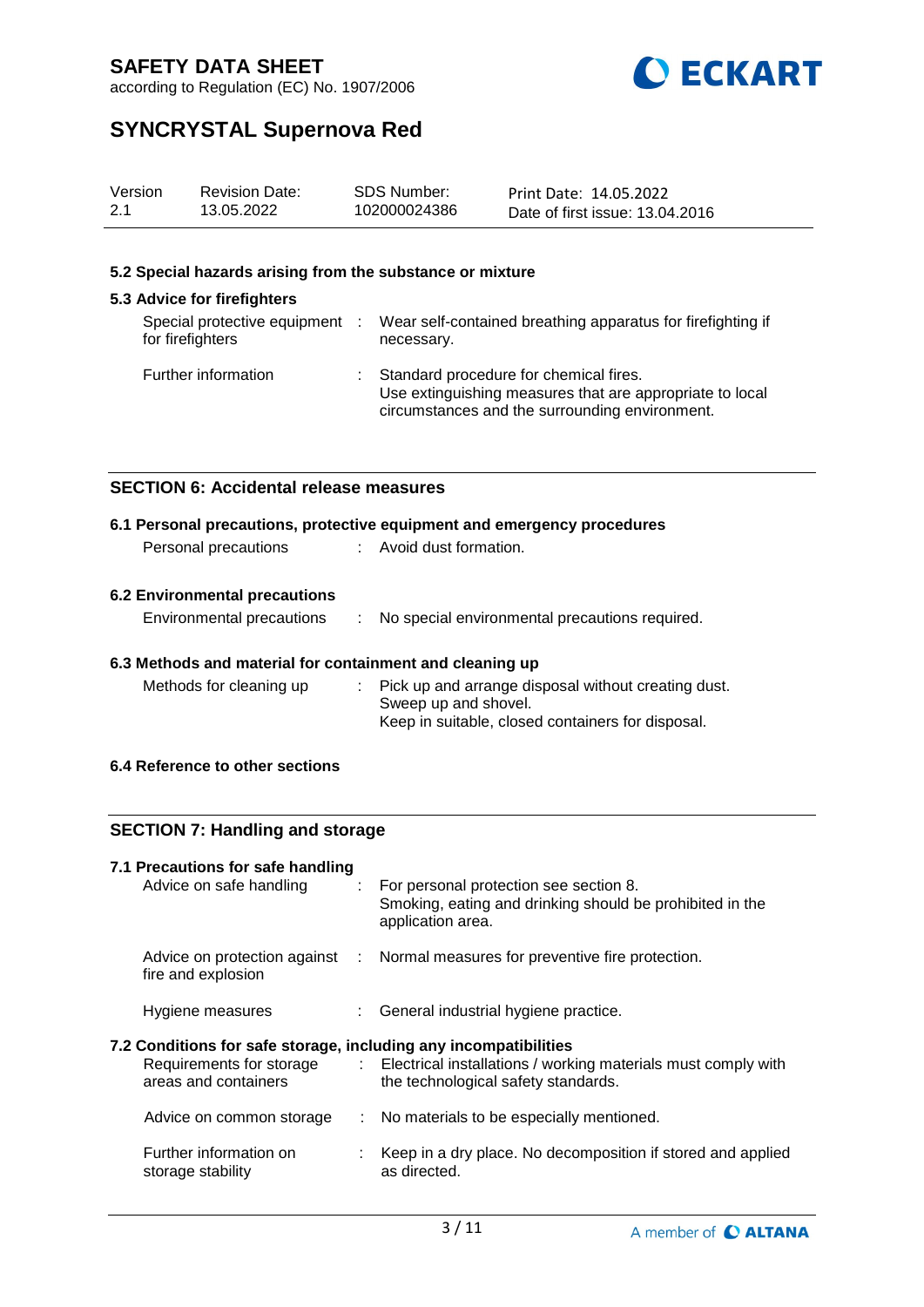

according to Regulation (EC) No. 1907/2006

## **SYNCRYSTAL Supernova Red**

| Version | <b>Revision Date:</b> | SDS Number:  | Print Date: 14.05.2022          |
|---------|-----------------------|--------------|---------------------------------|
| 2.1     | 13.05.2022            | 102000024386 | Date of first issue: 13.04.2016 |

# **7.3 Specific end use(s)**

: Cosmetic products

### **SECTION 8: Exposure controls/personal protection**

### **8.1 Control parameters**

### **Occupational Exposure Limits**

| Components          | CAS-No.   | Value type (Form<br>of exposure)                   | Control parameters                                                                                                                                                                                                                                                                                                                                                                                                                                                                                                                                                                                                                                                                                                                                                                                                                                                                                                                                                                                                                                                                                                                                                                                                                                                                                                                                                                                          | <b>Basis</b> |
|---------------------|-----------|----------------------------------------------------|-------------------------------------------------------------------------------------------------------------------------------------------------------------------------------------------------------------------------------------------------------------------------------------------------------------------------------------------------------------------------------------------------------------------------------------------------------------------------------------------------------------------------------------------------------------------------------------------------------------------------------------------------------------------------------------------------------------------------------------------------------------------------------------------------------------------------------------------------------------------------------------------------------------------------------------------------------------------------------------------------------------------------------------------------------------------------------------------------------------------------------------------------------------------------------------------------------------------------------------------------------------------------------------------------------------------------------------------------------------------------------------------------------------|--------------|
| diiron trioxide     | 1309-37-1 | TWA (Inhalable)                                    | $10$ mg/m $3$                                                                                                                                                                                                                                                                                                                                                                                                                                                                                                                                                                                                                                                                                                                                                                                                                                                                                                                                                                                                                                                                                                                                                                                                                                                                                                                                                                                               | GB EH40      |
| Further information |           | times the long-term exposure limit should be used. | The COSHH definition of a substance hazardous to health includes dust of<br>any kind when present at a concentration in air equal to or greater than 10<br>mg.m-3 8-hour TWA of inhalable dust or 4 mg.m-3 8-hour TWA of respirable<br>dust. This means that any dust will be subject to COSHH if people are<br>exposed to dust above these levels. Some dusts have been assigned<br>specific WELs and exposure to these must comply with the appropriate<br>limits., Where no specific short-term exposure limit is listed, a figure three                                                                                                                                                                                                                                                                                                                                                                                                                                                                                                                                                                                                                                                                                                                                                                                                                                                                 |              |
|                     |           | <b>TWA (Respirable</b><br>fraction)                | $4$ mg/m $3$                                                                                                                                                                                                                                                                                                                                                                                                                                                                                                                                                                                                                                                                                                                                                                                                                                                                                                                                                                                                                                                                                                                                                                                                                                                                                                                                                                                                | GB EH40      |
| Further information |           | times the long-term exposure limit should be used. | The COSHH definition of a substance hazardous to health includes dust of<br>any kind when present at a concentration in air equal to or greater than 10<br>mg.m-3 8-hour TWA of inhalable dust or 4 mg.m-3 8-hour TWA of respirable<br>dust. This means that any dust will be subject to COSHH if people are<br>exposed to dust above these levels. Some dusts have been assigned<br>specific WELs and exposure to these must comply with the appropriate<br>limits., Where no specific short-term exposure limit is listed, a figure three                                                                                                                                                                                                                                                                                                                                                                                                                                                                                                                                                                                                                                                                                                                                                                                                                                                                 |              |
|                     |           | TWA (inhalable<br>dust)                            | $10 \text{ mg/m}$ 3                                                                                                                                                                                                                                                                                                                                                                                                                                                                                                                                                                                                                                                                                                                                                                                                                                                                                                                                                                                                                                                                                                                                                                                                                                                                                                                                                                                         | GB EH40      |
| Further information |           |                                                    | For the purposes of these limits, respirable dust and inhalable dust are<br>those fractions of airborne dust which will be collected when sampling is<br>undertaken in accordance with the methods described in MDHS14/4<br>General methods for sampling and gravimetric analysis or respirable,<br>thoracic and inhalable aerosols., The COSHH definition of a substance<br>hazardous to health includes dust of any kind when present at a<br>concentration in air equal to or greater than 10 mg.m-3 8-hour TWA of<br>inhalable dust or 4 mg.m-3 8-hour TWA of respirable dust. This means that<br>any dust will be subject to COSHH if people are exposed to dust above<br>these levels. Some dusts have been assigned specific WELs and exposure<br>to these must comply with the appropriate limits., Most industrial dusts<br>contain particles of a wide range of sizes. The behaviour, deposition and<br>fate of any particular particle after entry into the human respiratory system,<br>and the body response that it elicits, depend on the nature and size of the<br>particle. HSE distinguishes two size fractions for limit-setting purposes<br>termed 'inhalable' and 'respirable'., Inhalable dust approximates to the<br>fraction of airborne material that enters the nose and mouth during breathing<br>and is therefore available for deposition in the respiratory tract. Respirable |              |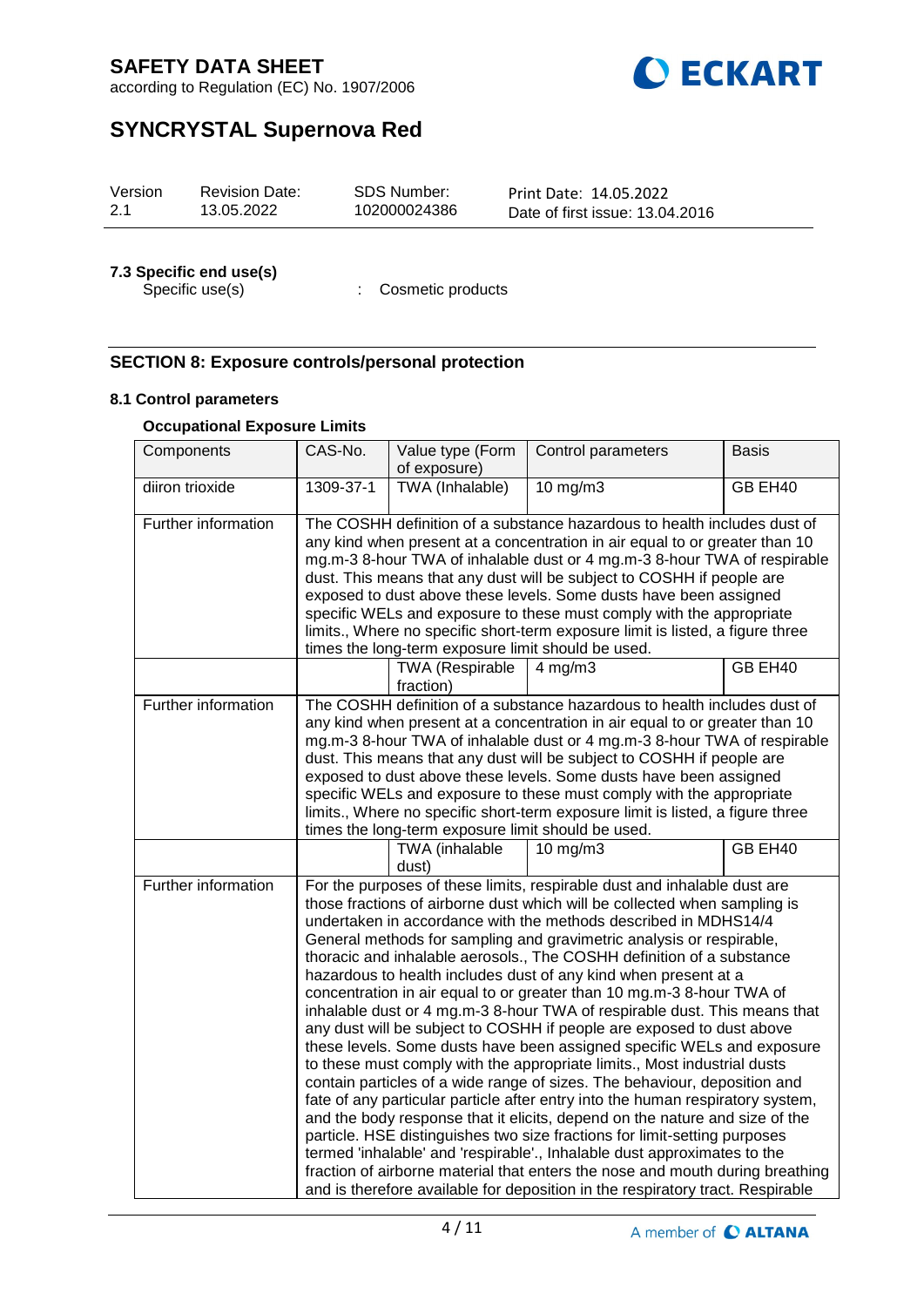

according to Regulation (EC) No. 1907/2006

## **SYNCRYSTAL Supernova Red**

| Version<br>2.1 | <b>Revision Date:</b><br>13.05.2022  |                | <b>SDS Number:</b><br>102000024386 | Print Date: 14.05.2022<br>Date of first issue: 13.04.2016                                                                                                                                                                                                                                                                                                                                                                                                                                                                                                                                                                                                                                                                                                                                                                                                                                                                                                                                                                                                                                                                                                                                                                                                                                                                                                                                                                                                                                                                                                                                                                                                                                                                                                                                             |            |
|----------------|--------------------------------------|----------------|------------------------------------|-------------------------------------------------------------------------------------------------------------------------------------------------------------------------------------------------------------------------------------------------------------------------------------------------------------------------------------------------------------------------------------------------------------------------------------------------------------------------------------------------------------------------------------------------------------------------------------------------------------------------------------------------------------------------------------------------------------------------------------------------------------------------------------------------------------------------------------------------------------------------------------------------------------------------------------------------------------------------------------------------------------------------------------------------------------------------------------------------------------------------------------------------------------------------------------------------------------------------------------------------------------------------------------------------------------------------------------------------------------------------------------------------------------------------------------------------------------------------------------------------------------------------------------------------------------------------------------------------------------------------------------------------------------------------------------------------------------------------------------------------------------------------------------------------------|------------|
|                |                                      |                | exposure limit should be used.     | dust approximates to the fraction that penetrates to the gas exchange region<br>of the lung. Fuller definitions and explanatory material are given in<br>MDHS14/4., Where dusts contain components that have their own assigned<br>WEL, all the relevant limits should be complied with., Where no specific<br>short-term exposure limit is listed, a figure three times the long-term                                                                                                                                                                                                                                                                                                                                                                                                                                                                                                                                                                                                                                                                                                                                                                                                                                                                                                                                                                                                                                                                                                                                                                                                                                                                                                                                                                                                                |            |
|                |                                      |                | <b>TWA (Respirable</b><br>dust)    | $4$ mg/m $3$                                                                                                                                                                                                                                                                                                                                                                                                                                                                                                                                                                                                                                                                                                                                                                                                                                                                                                                                                                                                                                                                                                                                                                                                                                                                                                                                                                                                                                                                                                                                                                                                                                                                                                                                                                                          | GB EH40    |
|                | Further information                  |                | exposure limit should be used.     | For the purposes of these limits, respirable dust and inhalable dust are<br>those fractions of airborne dust which will be collected when sampling is<br>undertaken in accordance with the methods described in MDHS14/4<br>General methods for sampling and gravimetric analysis or respirable,<br>thoracic and inhalable aerosols., The COSHH definition of a substance<br>hazardous to health includes dust of any kind when present at a<br>concentration in air equal to or greater than 10 mg.m-3 8-hour TWA of<br>inhalable dust or 4 mg.m-3 8-hour TWA of respirable dust. This means that<br>any dust will be subject to COSHH if people are exposed to dust above<br>these levels. Some dusts have been assigned specific WELs and exposure<br>to these must comply with the appropriate limits., Most industrial dusts<br>contain particles of a wide range of sizes. The behaviour, deposition and<br>fate of any particular particle after entry into the human respiratory system,<br>and the body response that it elicits, depend on the nature and size of the<br>particle. HSE distinguishes two size fractions for limit-setting purposes<br>termed 'inhalable' and 'respirable'., Inhalable dust approximates to the<br>fraction of airborne material that enters the nose and mouth during breathing<br>and is therefore available for deposition in the respiratory tract. Respirable<br>dust approximates to the fraction that penetrates to the gas exchange region<br>of the lung. Fuller definitions and explanatory material are given in<br>MDHS14/4., Where dusts contain components that have their own assigned<br>WEL, all the relevant limits should be complied with., Where no specific<br>short-term exposure limit is listed, a figure three times the long-term |            |
|                | Fluorphlogopite<br>(Mg3K[AlF2O(SiO3) | 12003-38-<br>2 | <b>TWA</b>                         | $2.5 \text{ mg/m}$<br>(Fluorine)                                                                                                                                                                                                                                                                                                                                                                                                                                                                                                                                                                                                                                                                                                                                                                                                                                                                                                                                                                                                                                                                                                                                                                                                                                                                                                                                                                                                                                                                                                                                                                                                                                                                                                                                                                      | 2000/39/EC |
|                | 3]                                   |                |                                    |                                                                                                                                                                                                                                                                                                                                                                                                                                                                                                                                                                                                                                                                                                                                                                                                                                                                                                                                                                                                                                                                                                                                                                                                                                                                                                                                                                                                                                                                                                                                                                                                                                                                                                                                                                                                       |            |
|                | Further information                  | Indicative     |                                    |                                                                                                                                                                                                                                                                                                                                                                                                                                                                                                                                                                                                                                                                                                                                                                                                                                                                                                                                                                                                                                                                                                                                                                                                                                                                                                                                                                                                                                                                                                                                                                                                                                                                                                                                                                                                       |            |
|                | tin dioxide                          | 18282-10-<br>5 | <b>TWA</b>                         | $2$ mg/m $3$<br>(Tin)                                                                                                                                                                                                                                                                                                                                                                                                                                                                                                                                                                                                                                                                                                                                                                                                                                                                                                                                                                                                                                                                                                                                                                                                                                                                                                                                                                                                                                                                                                                                                                                                                                                                                                                                                                                 | 91/322/EEC |

| Further information | limited |             | Indicative, Existing scientific data on health effects appear to be particularly |         |
|---------------------|---------|-------------|----------------------------------------------------------------------------------|---------|
|                     |         |             |                                                                                  |         |
|                     |         | TWA         | $2 \text{ mg/m}$                                                                 | GB EH40 |
|                     |         |             | (Tin)                                                                            |         |
|                     |         | <b>STEL</b> | $4 \text{ mg/m}$ 3                                                               | GB EH40 |
|                     |         |             | (Tin                                                                             |         |

### **Derived No Effect Level (DNEL) according to Regulation (EC) No. 1907/2006:**

| Substance name                         | End Use   | Exposure routes | Potential health<br>effects   | Value        |
|----------------------------------------|-----------|-----------------|-------------------------------|--------------|
| Fluorphlogopite<br>(Mq3K[AlF2O(SiO3)3] | Consumers | Ingestion       | Long-term systemic<br>effects | $62.5$ mg/kg |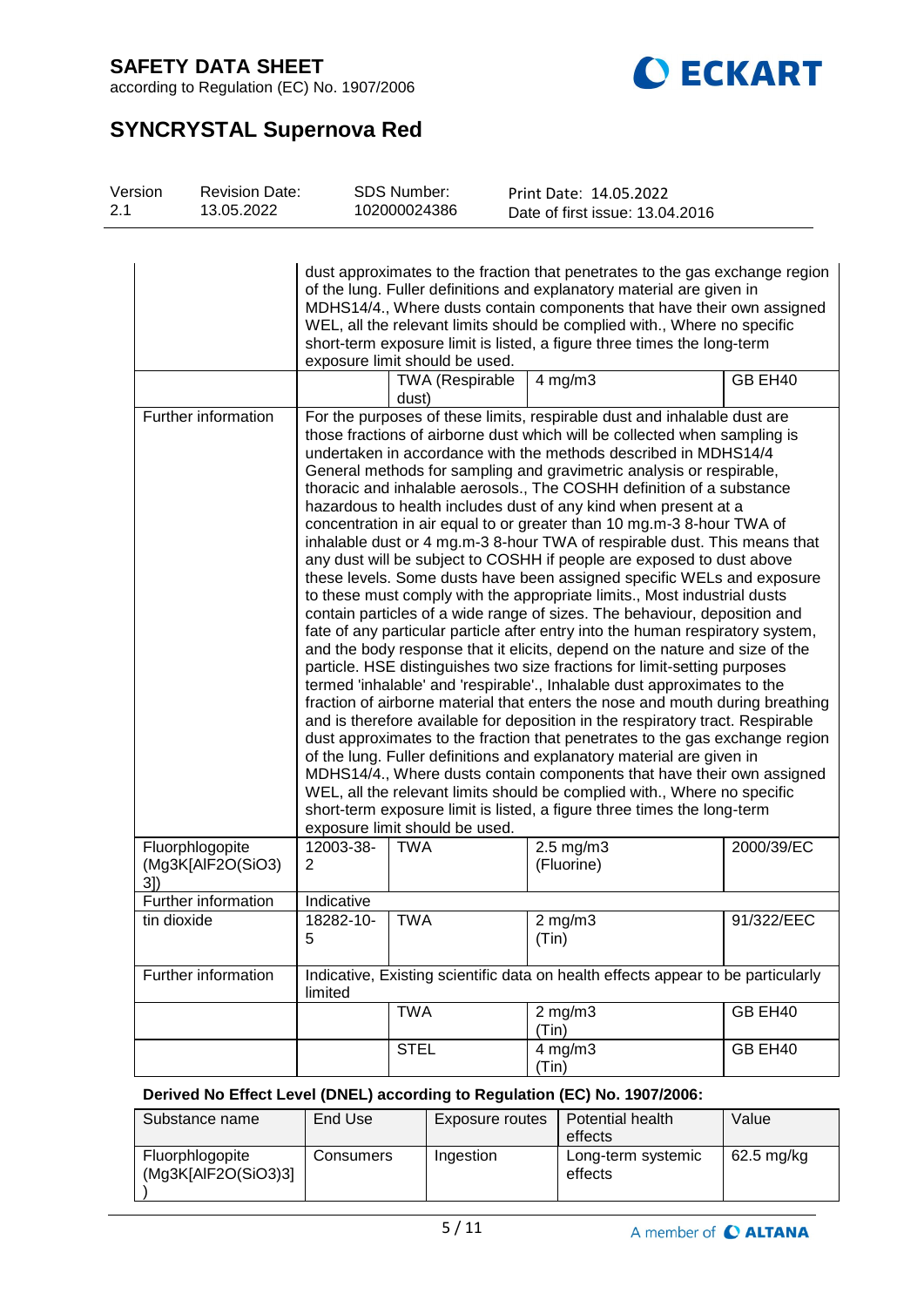

according to Regulation (EC) No. 1907/2006

## **SYNCRYSTAL Supernova Red**

| Version | <b>Revision Date:</b> | SDS Number:  | Print Date: 14.05.2022          |
|---------|-----------------------|--------------|---------------------------------|
| 2.1     | 13.05.2022            | 102000024386 | Date of first issue: 13.04.2016 |

### **8.2 Exposure controls**

### **Personal protective equipment**

| Eye protection | Safety glasses |
|----------------|----------------|
|----------------|----------------|

### **SECTION 9: Physical and chemical properties**

### **9.1 Information on basic physical and chemical properties**

| Appearance                                          | : powder                                      |
|-----------------------------------------------------|-----------------------------------------------|
| Colour                                              | : red                                         |
| Odour                                               | : odourless                                   |
| <b>Odour Threshold</b>                              | : No data available                           |
| рH                                                  | : substance/mixture is non-soluble (in water) |
| Freezing point                                      | : No data available                           |
| Boiling point/boiling range                         | : No data available                           |
| Flash point                                         | : No data available                           |
| Evaporation rate                                    | : No data available                           |
| Flammability (solid, gas)                           | : Will not burn                               |
| Self-ignition                                       | : No data available                           |
| Auto-ignition temperature                           | : No data available                           |
| Smoldering temperature                              | : No data available                           |
| Decomposition temperature                           | : No data available                           |
| <b>Explosive properties</b>                         | : No data available                           |
| Oxidizing properties                                | : No data available                           |
| Upper explosion limit / Upper<br>flammability limit | : No data available                           |
| Lower explosion limit / Lower<br>flammability limit | : No data available                           |
| Vapour pressure                                     | : No data available                           |
| Relative vapour density                             | : No data available                           |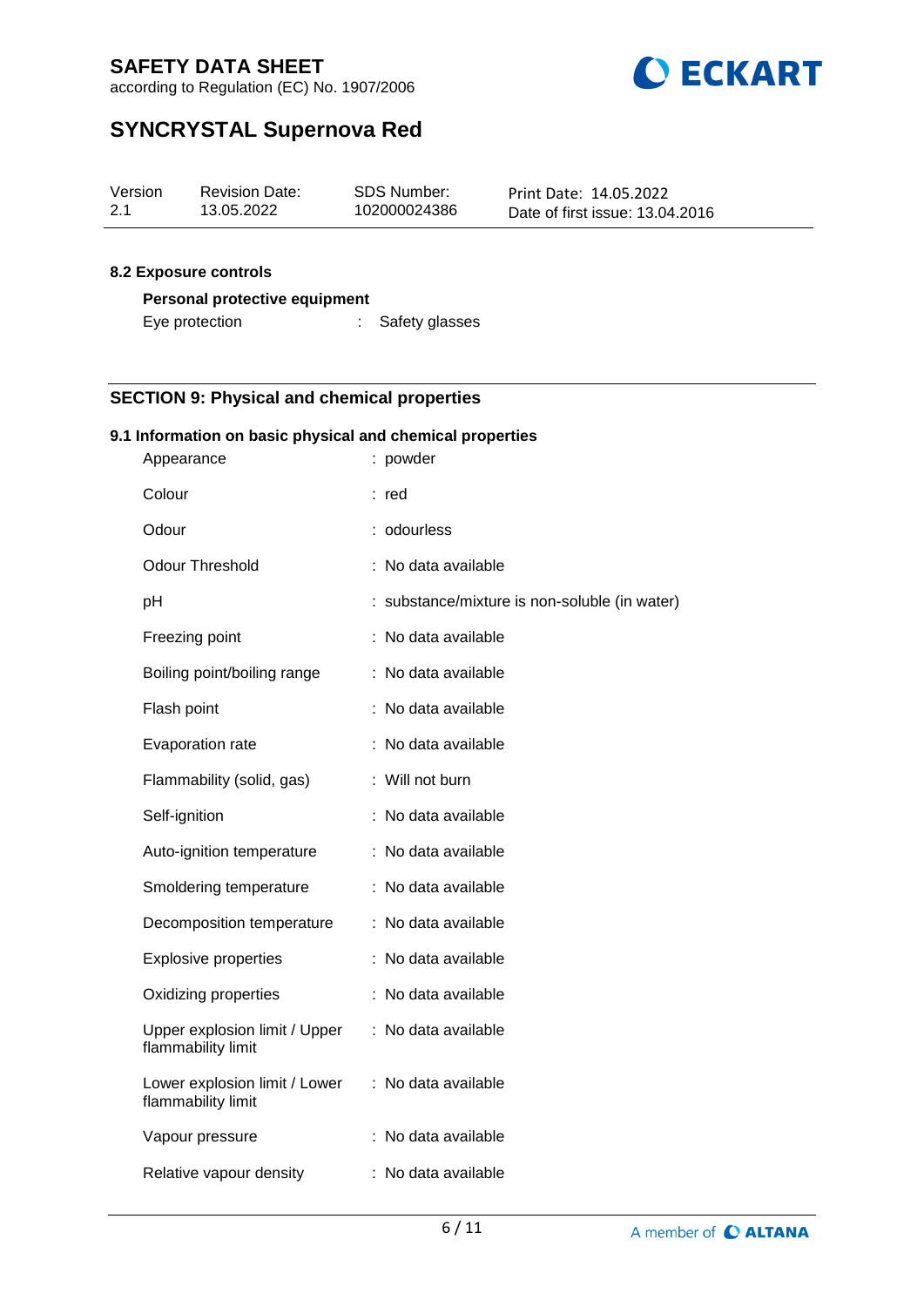



## **SYNCRYSTAL Supernova Red**

| 13.05.2022<br>102000024386<br>2.1<br>Date of first issue: 13.04.2016 |  |
|----------------------------------------------------------------------|--|
|                                                                      |  |
| : No data available<br>Relative density                              |  |
| : No data available<br>Density                                       |  |
| : No data available<br><b>Bulk density</b>                           |  |
| : No data available<br>Water solubility                              |  |
| Solubility in other solvents<br>: No data available                  |  |
| Partition coefficient: n-<br>: No data available<br>octanol/water    |  |
| : No data available<br>Decomposition temperature                     |  |
| : No data available<br>Viscosity, dynamic                            |  |
| Viscosity, kinematic<br>: No data available                          |  |
| Flow time<br>: No data available                                     |  |

### **9.2 Other information**

No data available

### **SECTION 10: Stability and reactivity**

| <b>10.1 Reactivity</b>                                                  |                                                |
|-------------------------------------------------------------------------|------------------------------------------------|
| No decomposition if stored and applied as directed.                     |                                                |
| <b>10.2 Chemical stability</b>                                          |                                                |
| No decomposition if stored and applied as directed.                     |                                                |
| 10.3 Possibility of hazardous reactions                                 |                                                |
| Hazardous reactions                                                     | : Stable under recommended storage conditions. |
|                                                                         | Dust may form explosive mixture in air.        |
| 10.4 Conditions to avoid                                                |                                                |
| Conditions to avoid                                                     | : No data available                            |
| 10.5 Incompatible materials                                             |                                                |
| 10.6 Hazardous decomposition products                                   |                                                |
| Contact with water or humid : This information is not available.<br>air |                                                |
| Thermal decomposition                                                   | : This information is not available.           |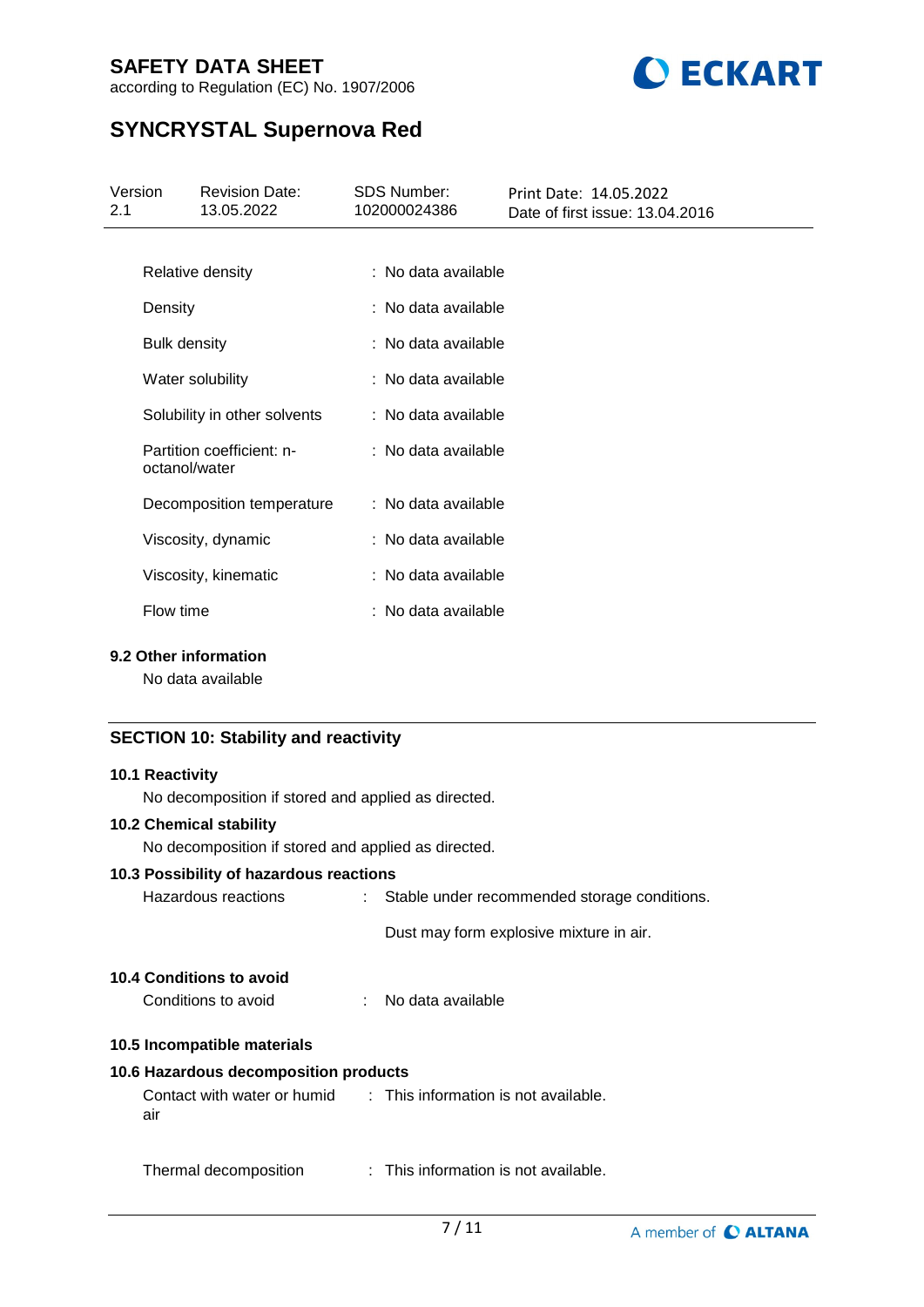

according to Regulation (EC) No. 1907/2006

## **SYNCRYSTAL Supernova Red**

| Version | Revis |
|---------|-------|
| 2.1     | 13.0  |

sion Date: 5.2022

SDS Number: 102000024386 Print Date: 14.05.2022 Date of first issue: 13.04.2016

### **SECTION 11: Toxicological information**

### **11.1 Information on toxicological effects**

### **Acute toxicity**

Not classified based on available information.

### **Skin corrosion/irritation**

Not classified based on available information.

### **Serious eye damage/eye irritation**

Not classified based on available information.

### **Respiratory or skin sensitisation**

### **Skin sensitisation**

Not classified based on available information.

#### **Respiratory sensitisation**

Not classified based on available information.

### **Germ cell mutagenicity**

Not classified based on available information.

### **Carcinogenicity**

Not classified based on available information.

#### **Reproductive toxicity**

Not classified based on available information.

### **STOT - single exposure**

Not classified based on available information.

### **STOT - repeated exposure**

Not classified based on available information.

### **Aspiration toxicity**

Not classified based on available information.

### **Further information**

## **Product:**

Remarks: No data available

### **SECTION 12: Ecological information**

### **12.1 Toxicity**

No data available

## **12.2 Persistence and degradability**

No data available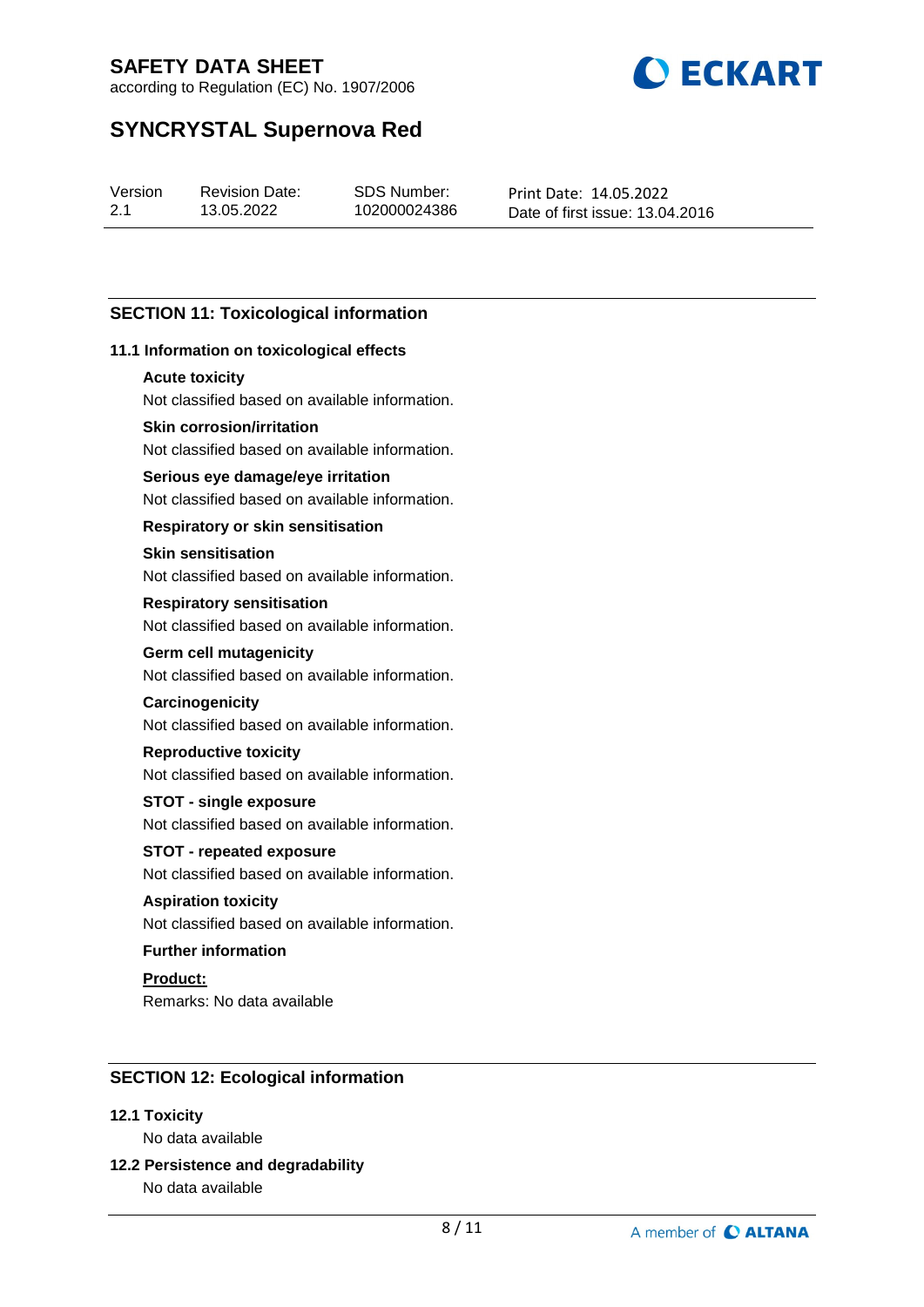

according to Regulation (EC) No. 1907/2006

## **SYNCRYSTAL Supernova Red**

| Version<br>2.1                        | <b>Revision Date:</b><br>13.05.2022                 |                     | <b>SDS Number:</b><br>102000024386                                                                                                                                                                         | Print Date: 14.05.2022<br>Date of first issue: 13.04.2016 |  |
|---------------------------------------|-----------------------------------------------------|---------------------|------------------------------------------------------------------------------------------------------------------------------------------------------------------------------------------------------------|-----------------------------------------------------------|--|
|                                       | 12.3 Bioaccumulative potential<br>No data available |                     |                                                                                                                                                                                                            |                                                           |  |
|                                       | 12.4 Mobility in soil<br>No data available          |                     |                                                                                                                                                                                                            |                                                           |  |
|                                       | 12.5 Results of PBT and vPvB assessment             |                     |                                                                                                                                                                                                            |                                                           |  |
| <b>Product:</b><br>Assessment         |                                                     | ÷                   | This substance/mixture contains no components considered<br>to be either persistent, bioaccumulative and toxic (PBT), or<br>very persistent and very bioaccumulative (vPvB) at levels of<br>0.1% or higher |                                                           |  |
|                                       | 12.6 Other adverse effects                          |                     |                                                                                                                                                                                                            |                                                           |  |
|                                       | Product:<br>Additional ecological<br>information    | ÷.                  | No data available                                                                                                                                                                                          |                                                           |  |
|                                       | Components:                                         |                     |                                                                                                                                                                                                            |                                                           |  |
| Fluorphlogopite (Mg3K[AlF2O(SiO3)3]): |                                                     |                     |                                                                                                                                                                                                            |                                                           |  |
|                                       | Additional ecological<br>information                | $\mathcal{L}^{(1)}$ | No data available                                                                                                                                                                                          |                                                           |  |
|                                       |                                                     |                     |                                                                                                                                                                                                            |                                                           |  |

### **SECTION 13: Disposal considerations**

| 13.1 Waste treatment methods |                                                                                                                                                         |
|------------------------------|---------------------------------------------------------------------------------------------------------------------------------------------------------|
| Product                      | : In accordance with local and national regulations.                                                                                                    |
| Contaminated packaging       | Empty containers should be taken to an approved waste<br>handling site for recycling or disposal.<br>In accordance with local and national regulations. |

### **SECTION 14: Transport information**

### **14.1 UN number**

Not regulated as a dangerous good

### **14.2 UN proper shipping name**

Not regulated as a dangerous good

### **14.3 Transport hazard class(es)**

Not regulated as a dangerous good

### **14.4 Packing group**

Not regulated as a dangerous good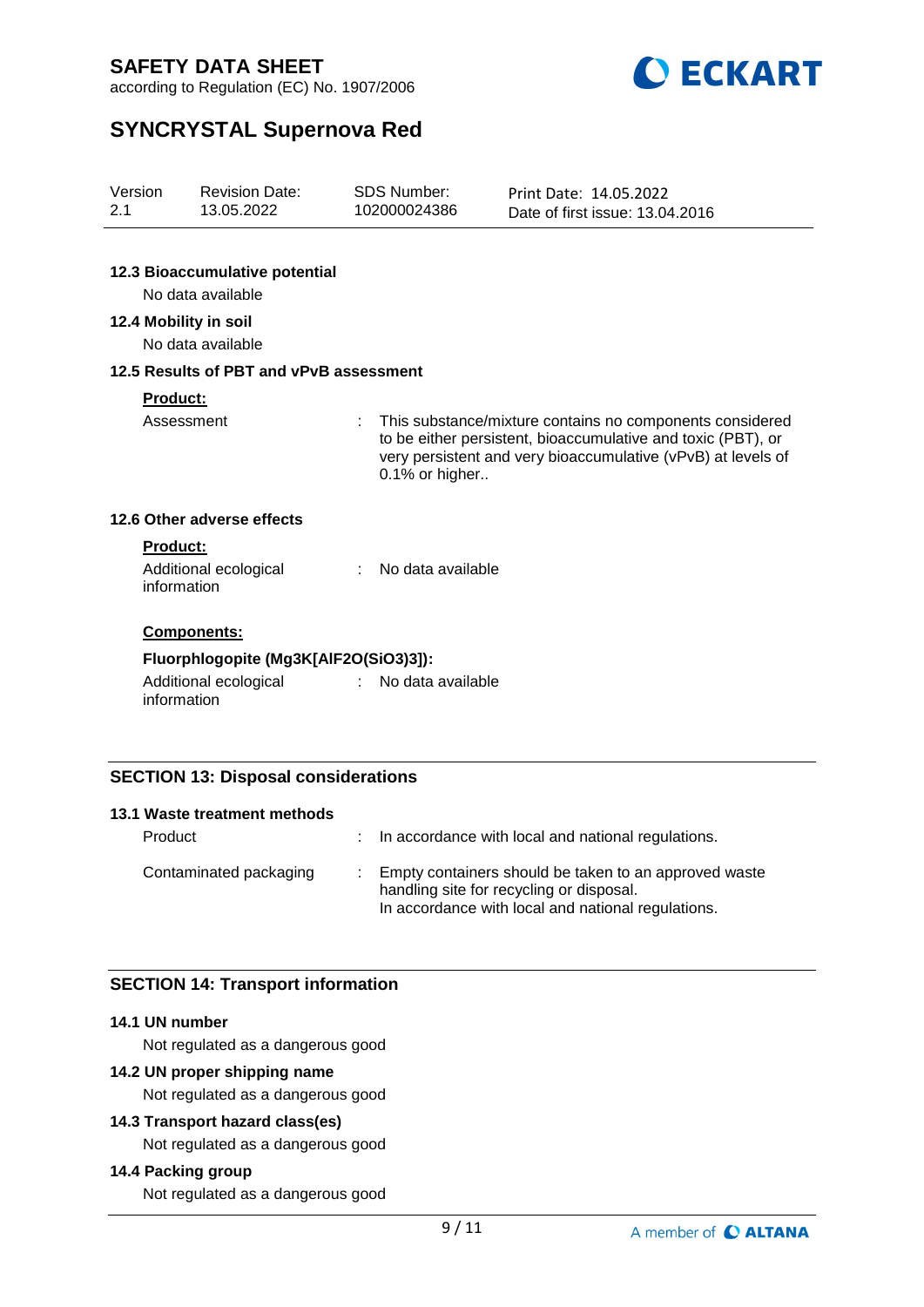

according to Regulation (EC) No. 1907/2006

## **SYNCRYSTAL Supernova Red**

| Version | <b>Revision Date:</b> | SDS Number:  | Print Date: 14.05.2022          |
|---------|-----------------------|--------------|---------------------------------|
| 2.1     | 13.05.2022            | 102000024386 | Date of first issue: 13.04.2016 |

### **14.5 Environmental hazards**

Not regulated as a dangerous good

### **14.6 Special precautions for user**

Remarks : Not classified as dangerous in the meaning of transport regulations.

#### **14.7 Transport in bulk according to Annex II of Marpol and the IBC Code**

Not applicable for product as supplied.

### **SECTION 15: Regulatory information**

#### **15.1 Safety, health and environmental regulations/legislation specific for the substance or mixture**

| REACH - Candidate List of Substances of Very High<br>Concern for Authorisation (Article 59).                                                         |                | Not applicable |
|------------------------------------------------------------------------------------------------------------------------------------------------------|----------------|----------------|
| Regulation (EC) No 1005/2009 on substances that<br>deplete the ozone layer                                                                           |                | Not applicable |
| Regulation (EU) 2019/1021 on persistent organic<br>pollutants (recast)                                                                               |                | Not applicable |
| UK REACH List of substances subject to authorisation<br>(Annex XIV)                                                                                  | $\mathbb{R}^n$ | Not applicable |
| REACH - Restrictions on the manufacture, placing on<br>the market and use of certain dangerous substances,<br>preparations and articles (Annex XVII) |                | Not applicable |

### **15.2 Chemical safety assessment**

### **SECTION 16: Other information**

### **Full text of other abbreviations**

| 2000/39/EC       | : Europe. Commission Directive 2000/39/EC establishing a first<br>list of indicative occupational exposure limit values |
|------------------|-------------------------------------------------------------------------------------------------------------------------|
| 91/322/EEC       | : Europe. Commission Directive 91/322/EEC on establishing<br>indicative limit values                                    |
| GB EH40          | : UK. EH40 WEL - Workplace Exposure Limits                                                                              |
| 2000/39/EC / TWA | : Limit Value - eight hours                                                                                             |
| 91/322/EEC / TWA | : Limit Value - eight hours                                                                                             |
| GB EH40 / TWA    | : Long-term exposure limit (8-hour TWA reference period)                                                                |
| GB EH40 / STEL   | : Short-term exposure limit (15-minute reference period)                                                                |